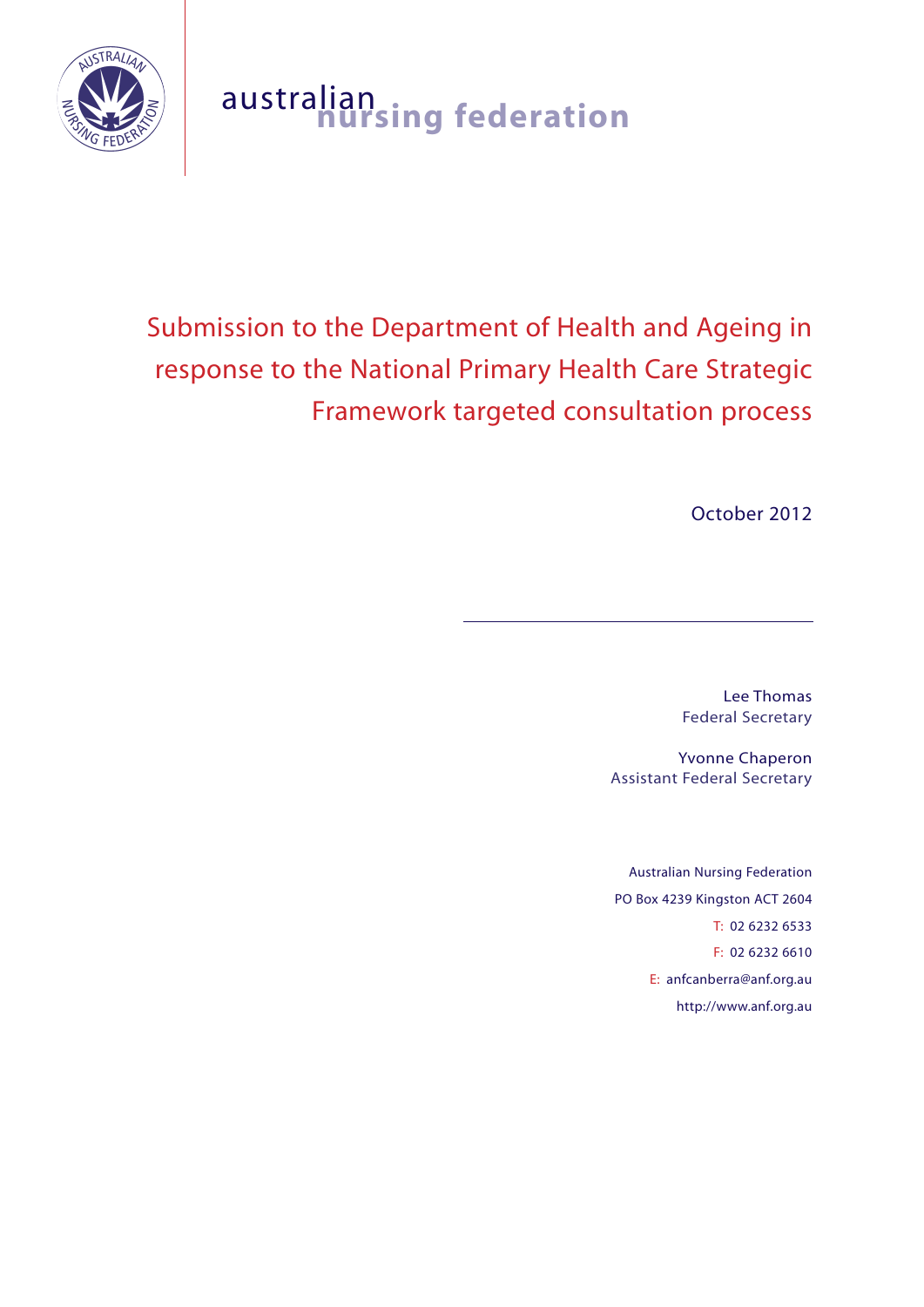#### 1. Introduction

Established in 1924, the Australian Nursing Federation (ANF) is the largest professional and industrial organisation in Australia for nurses, midwives, and assistants in nursing. The core business for the ANF is the professional and industrial representation of our members and the professions of nursing and midwifery. This representation is undertaken through Branches in each State and Territory of Australia, and the Federal Office.

The ANF participates in the development of policy relating to: nursing and midwifery practice, professionalism, regulation, education, training, workforce, and socio-economic welfare, health and aged care, including reform agendas, community services, veterans' affairs, occupational health and safety, industrial relations, social justice, human rights, immigration and migration, foreign affairs and law reform.

With a membership of over 220,500, our members provide clinical care in all settings where health and aged care is delivered, across all geographical areas. Nurses and midwives form the largest component of the health and aged care workforce, which is especially evident in primary health care settings.

# 2. General Comments

Primary health care is fundamental and inherent in the philosophical base of the disciplines of nursing and midwifery. The ANF maintains that positioning primary health care at the centre of health policy should lead to significant improvements in health for all Australians across their lifespan.

As a strong supporter therefore of the development of Australia's National Primary Health Care Strategy, the ANF welcomes the opportunity to participate in this targeted consultation on a draft National Primary Health Care Strategic Framework (the Framework).

The notion of 'first level contact of individuals, the family and community' as espoused in the international Declaration of Alma Ata dovetails with accessibility to nursing and midwifery care as nurses and midwives practice across all geographic and socio-economic spheres.

Together, nurses and midwives comprise over 55% of the entire health workforce. They are the most geographically dispersed health professionals in this country, and provide health care to people across their lifespan. They work in homes, schools, communities, general practice, local councils, industry, offshore territories, aged care, retrieval services, rural and remote communities, Aboriginal and Torres Strait Islander health services, hospitals, the armed forces, universities, mental health facilities, statutory authorities, general businesses, and professional and industrial organisations.

Embedding a well-established primary health care sector within the country's approach to health care has a twofold benefit in that there is reduced demand on the acute care sector while at the same time improvement to health outcomes and population health and well being. The ANF fully concurs with the sentiment expressed in the draft Framework document of "continuing to move from hospital-centric care towards a greater focus on prevention and early intervention"(p.9).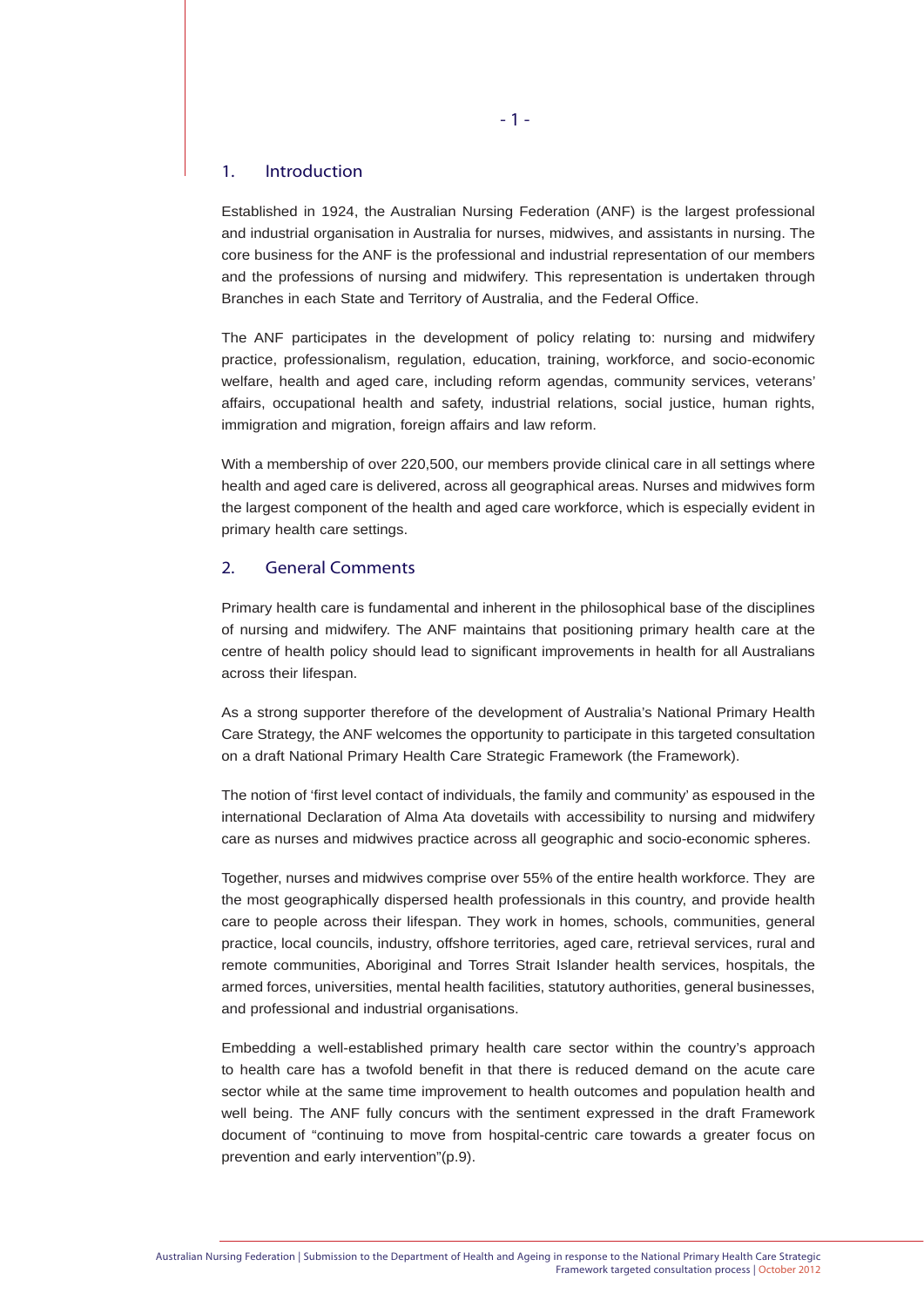# 3. Specific Comments

The following commentary is based on the issues raised in the consultation paper.

#### 3.1. How can the Framework add the most value to:

# a) The primary health care system

The ANF maintains a position that there is a difference between primary health care and primary care. In 2009 the ANF, as part of a group of leading nursing and midwifery professional organisations, developed a consensus view on primary health care in Australia which argued that primary care and primary health care "generally represent two different philosophical approaches to health care", and, that primary care is a subset of primary health care.<sup>1</sup>

The peak nursing and midwifery organisations agreed that the health reform agenda led by the Australian Government offered "a unique opportunity to consider an enhanced model of primary health care that extends beyond the services of a general practitioner (primary care) to a multidisciplinary model to offer comprehensive, patient centred primary health care services".2

The nursing and midwifery consensus view referred to, supports the notion of difference between 'primary health care' and 'primary care', as outlined below:

#### Primary care is

*Commonly considered to be a client's first point of entry into the health system if some sort of active assistance is sought.* 

 *…general practice is the heart of the primary care sector.* 

*It involves a single service that is typically contained to a time limited*  appointment, with or without follow-up and monitoring or an expectation of *provider-client interaction beyond that visit.3*

#### Primary Health Care is

…both an approach to dealing with health issues and a level of service provision. As an approach it deals with the main health problems and issues experienced by the community. It may include care and treatment services, rehabilitation and support for individuals or families, health promotion and illness prevention and community development.

…primary health care acknowledges a social view of health and promotes the concept of self-reliance to individuals and communities in exercising control over conditions which determine their health.4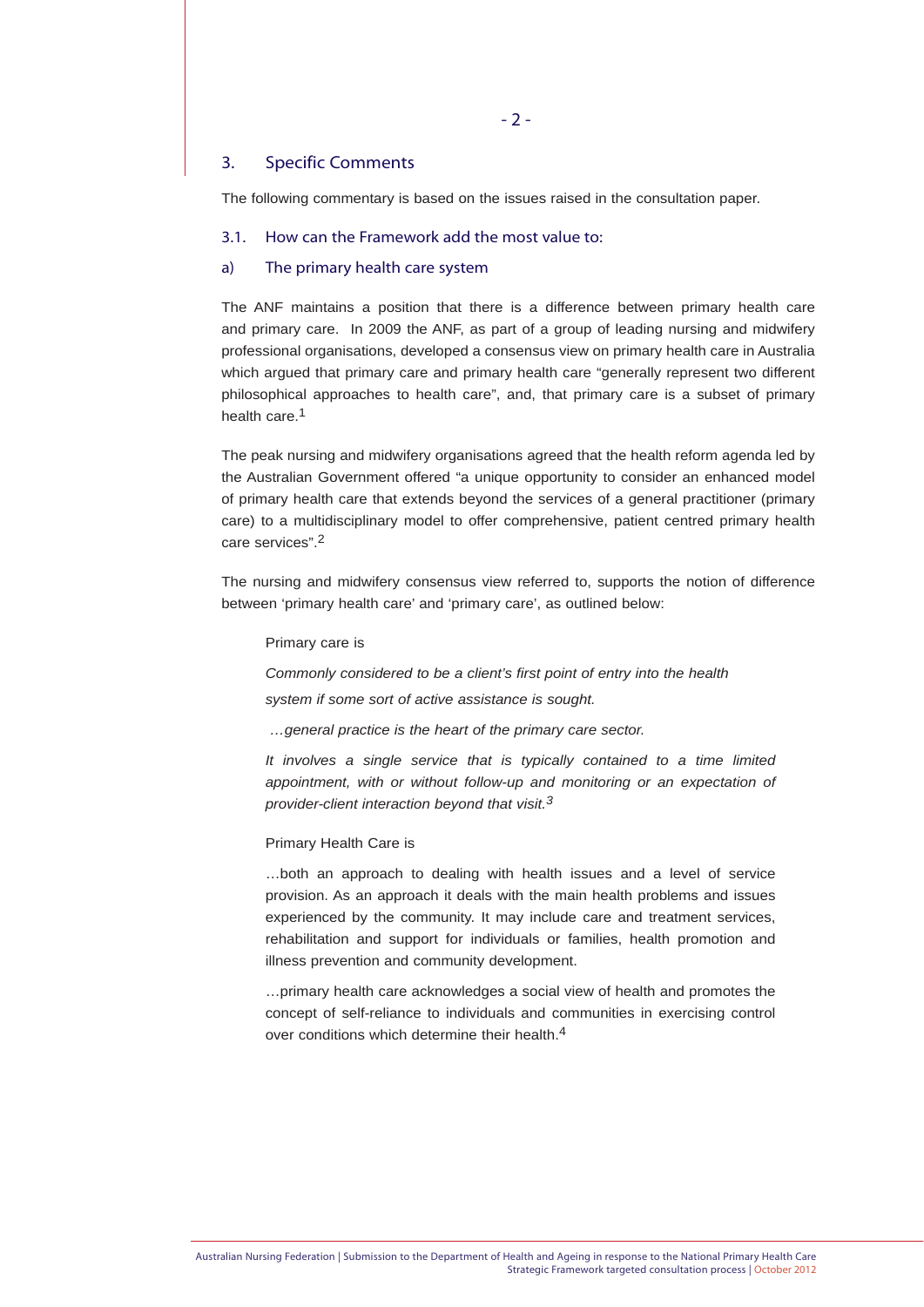#### b) The health system more broadly?

The suite of health reforms initiated by the Australian Labour Government in 2008 provided an opportunity to broaden Australia's health policy and funding strategies from a narrow focus on hospital based care and the treatment and cure of already established conditions, to health promotion and early intervention to prevent disease and injury, within a primary health care milieu.

As the Australian nurses' and midwives' consensus view makes clear:

*The policy and provision of primary health care is shaped around the contribution of citizens identifying priorities for the promotion of healthy living, the preventions of disease, injury and disability. In addition, it must meet the health care, treatment, self-management and rehabilitation needs of people their families and communities; and their desire for humane, safe care across the period of their lives.*

*A variety of responsive forms of service delivery, provided by a range of providers, including nurses and midwives must be available to meet the needs of all people, including those with special needs such as intellectual disability and cultural or language barriers; and giving priority to those most in need.5* 

The ANF fully supports the Declaration of Alma Ata assertion that primary health care is:

*…essential health care based on practical, scientifically sound and socially acceptable methods and technology made universally accessible to individual and families in the community through their full participation and at a cost that the community and country can afford to maintain at every stage of their development in the spirit of self-reliance and self-determination. It forms an integral part both of the country's health system, of which it is the central function and main focus, and of the overall social and economic development of the community. It is the first level of contact of individuals, the family and community with the national health system bringing health care as close as possible to where people live and work, and constitutes the first element of a continuing health care process.6*

A central message coming through the above citations is that primary health care services can be integrated and coordinated within the primary health care sector and across the wider health system and tailored to meet consumer needs and preferences, when the community is actively engaged in identifying needs, planning for services and evaluation of care delivery. The ANF continues to express concerns that the Medicare Local structure is still too embedded into the general practice network model and this negates the fact that primary health care is broader than primary care. Early information on the Medicare Local structure is that it maintains General Practice (GP) dominance and retains strong elements of the GP model of delivery of primary care. This will have minimum benefit to the consumer in delivering the full scope of primary health care, and will jeopardise the achievement of the aims of the Framework.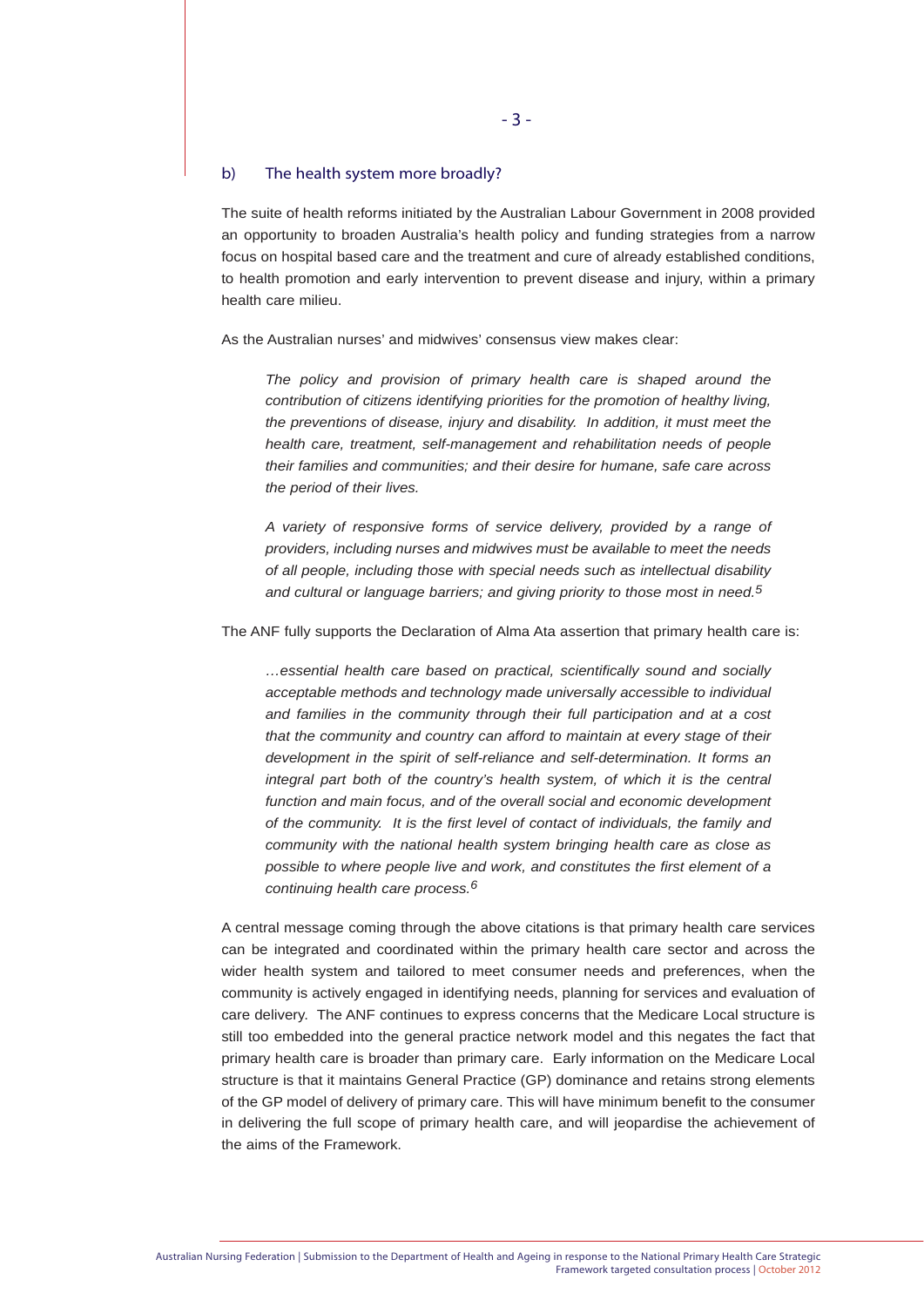Whilst due acknowledgement is given to the important role GPs play in primary care (assessment, diagnosis and treatment), this is just one component of the primary health care model, with its broader remit for health promotion, intervention and illness prevention. The rural and remote regions of Australia have fewer GPs per population than in the metropolitan centres, and nurses and midwives predominately provide health services for these communities.

The ANF wishes to draw particular attention to the sentence "It also strengthens the role of the GP as gatekeeper to the broader health system" (Section 2.1, p.15). This statement is offensive to the nursing and midwifery professions and other health professional groups and does little to foster interprofessional collaborative practice, an ingredient so critical to effective primary health care.

The ANF is strongly of the view that the support of primary health care services must not be based on one organisational and administrative structure which supports private general medical primary care practice. Primary health care services must be integrated with local Hospital Networks to ensure that partnerships with consumers, nurses, midwives, allied health professionals, medical practitioners and other providers in private and State/ Territory funded public, community and primary health care, develop joint service plans that are driven by collaboration with the community. These initiatives would ensure that the consumer receives a greater degree of service provision from a range of health professionals which underpins primary health care.

Before concluding this section there is an important comment to be made on *National vision for primary health care* included in the Framework. That is, the words 'for all Australians' are problematic because there are large numbers of people living in this country who fall outside the category of being Australian citizens, such as: people in marginalised communities who fall through the cracks of being registered as citizens (no birth or Centrelink registration for example); immigrants who have not yet obtained Australian citizenship; refugees; students or workers on various categories of visa. As the wording of the vision stands, these people are all outside of the primary health care system. More appropriate, and inclusive language would be 'for all people in Australia'.

#### 3.2. How can the framework maximise patient health outcomes and experiences?

In order to maximise patient health outcomes and experiences, the ANF promotes the adoption of the characteristics of primary health care which are espoused in the vision statement which drives the nursing and midwifery consensus view on primary health care in Australia, the document referred to previously.7

The characteristics of primary health care included in the consensus view vision statement are:

- Care Coordination and a team based approach to care
- Participation
- Partnerships for health
- Education
- Innovative models of primary health care
- Governance and funding
- Safety and quality, and
- Sustainability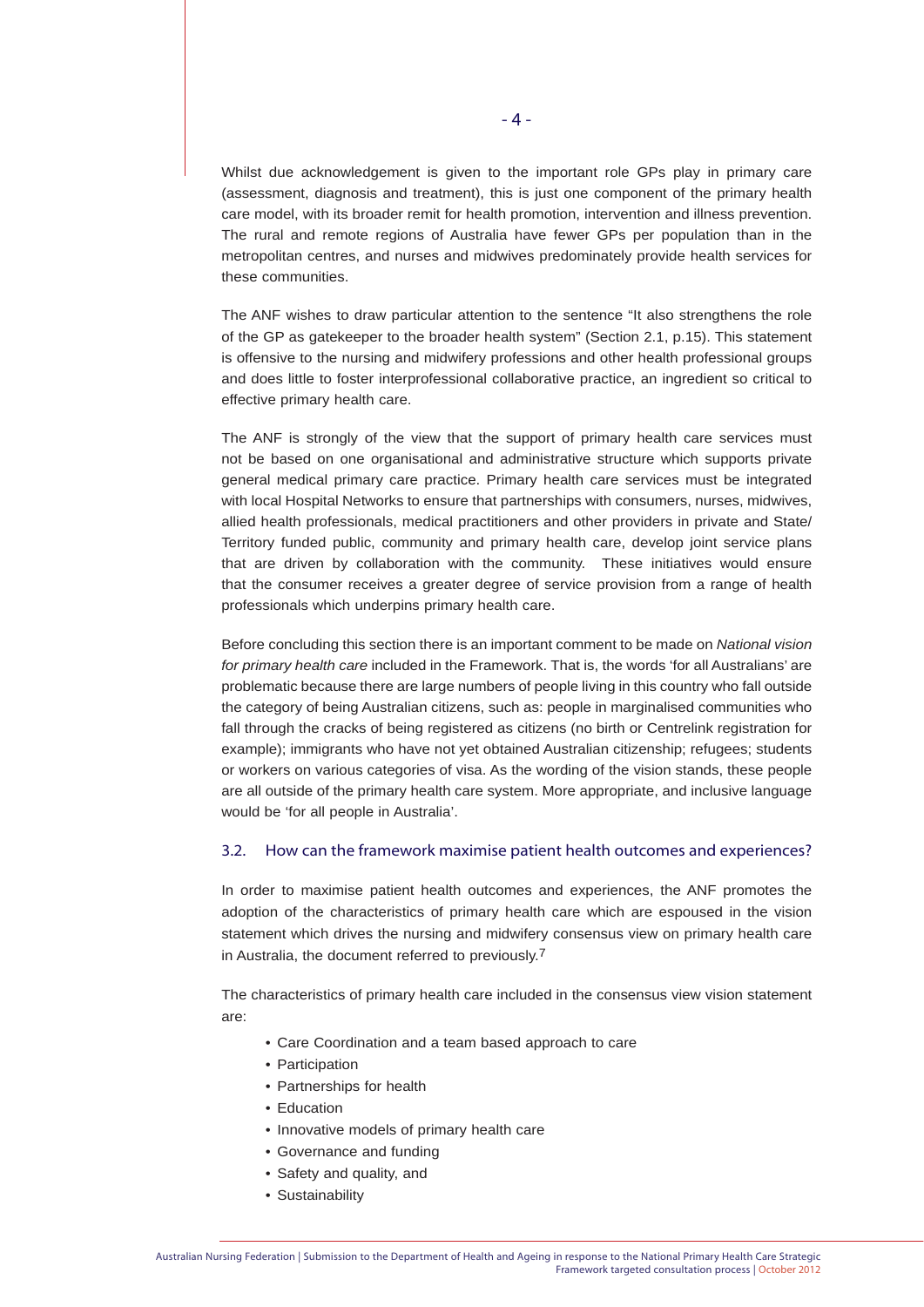Essential elements of each of these characteristics which contribute to patient health outcomes and experiences in primary health care include:

*Care coordination and a team based approach to care*

- Collaboration by all health professionals to co-ordinate care from health promotion, prevention of illness/injury through to illness and rehabilitation
- Continuity of care across health care settings (especially from tertiary to primary health care)
- Care co-ordination by the most appropriate health professional to meet the needs of the person and the local community.

#### *Participation*

- Active involvement of individuals and communities in planning and implementation of their health care
- Health literacy to promote understanding of aid in self-management of health care
- Culturally appropriate and respectful care.

#### *Partnerships for health*

- Working with individuals and communities to enable self-reliance or support where this is required.
- Recognition of shared responsibility for health
- Partnerships between health professionals, health service providers and communities and other services which impact on the social determinants of health

#### *Access and equity*

- Understanding the diversity of the community
- Health care based on need and not the ability to pay
- Innovative care that reaches people where they are rather than them necessarily coming to a centre.

#### *Education*

- Continuing professional development for all health professionals working in the primary health care arena
- Importance of pre-entry and ongoing integrated inter-professional development and education for effective interprofessional primary health care.

#### *Innovative models of primary health care*

- Investment in research to provide a strong evidence based for models of primary health care
- Interprofessional research into innovative models of care to promote collegiality and recognise imperatives from team based care in primary health care.

#### *Governance and funding*

- Governance responsibility vested in local communities, which have insight into local health care needs.
- Nurse and midwives, as regulated, qualified health professionals, will determine the extent and scope of their practice for safe care delivery. Funding models need to reflect this accountable practice, such as the removal of 'for and on behalf of' processes and not linking funding of employment of nurses to general practitioners/ medical practitioners.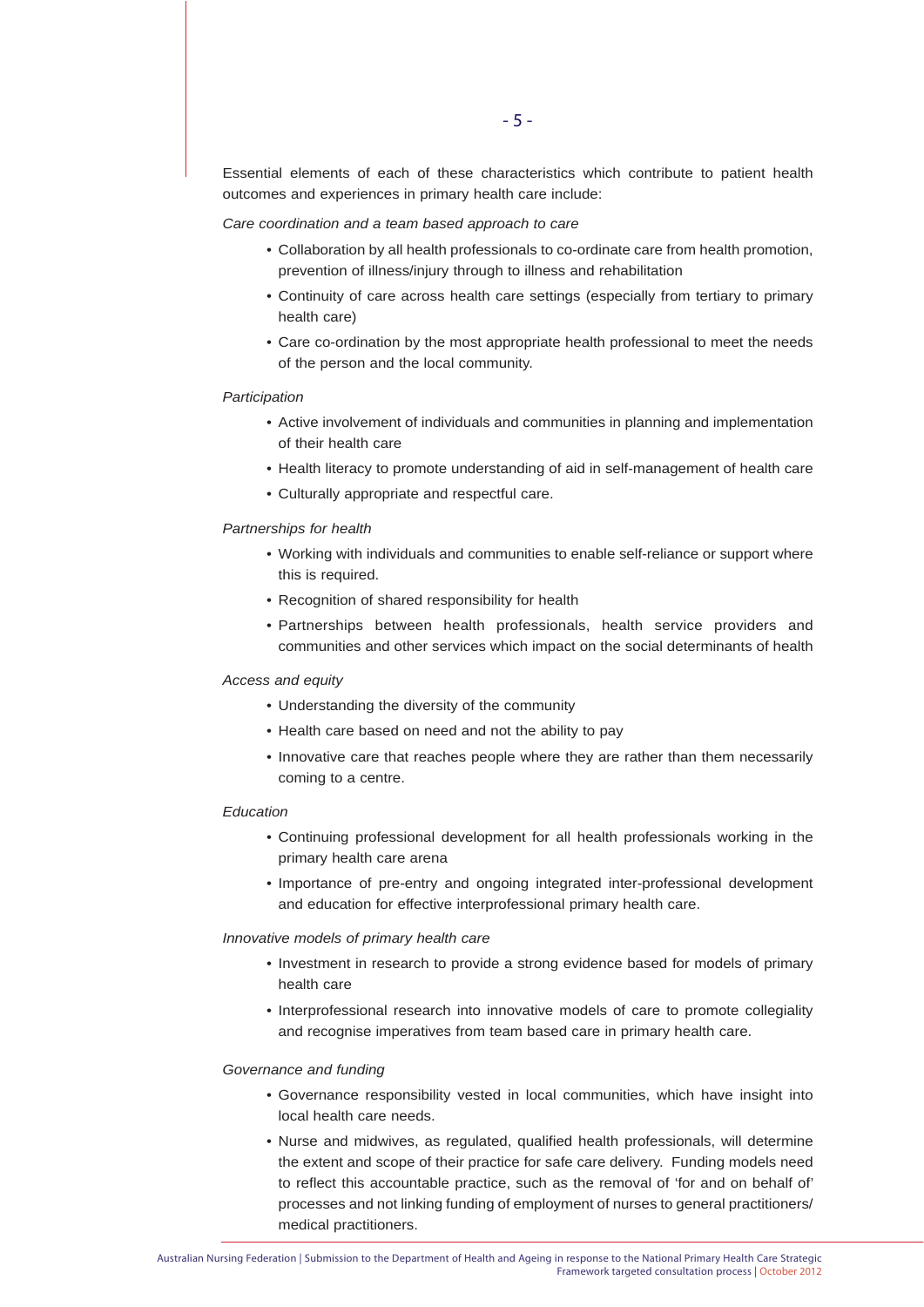#### *Safety and quality*

Effective systems of corporate and clinical governance are necessary at all levels of primary health care to monitor and improve the safety and quality of services. This includes:

- open, transparent monitoring and reporting systems
- collection and use of data and information for driving change and improvement with performance indictors based upon the social determinants of health and other evidence based quality indicators of access, safety, effectiveness, appropriateness, efficiency and consumer participation
- investment in research for achieving continuous improvement
- effective organisation systems that promote safety and quality
- robust regulation of the conduct, health and performance in professional practice of health professionals
- strong consumer participation in all processes
- occupational health and safety.<sup>8</sup>

#### *Sustainability*

Adequate funding that will:

- Enable innovative clinical practice trials
- Ensure continuity of successful programs
- Support nurses and midwives and other health professionals undertaking outreach programs into community sub-groups who are marginalised from mainstream primary health care services
- Provide necessary resources for the primary health care workforce so that it can achieve its aim of health promotion, early intervention and illness/injury prevention.

The ANF is firmly of the view that a well-structured, well-resourced and responsive primary health care sector should be central to this country's health care system. As highlighted in the discussion above, the essential elements of an effective primary health care system is that the service to clients is team based; accessible to all communities; culturally appropriate; involves community participation; is adequately funded to support the services needed to be delivered to meet the communities' health and aged care needs; supports the education and on-going professional development requirements of the health care professional team; and is sustainable as well as flexible and responsive to the community.

The Framework can maximise patient and the community's health outcomes and experiences by the incorporation of the elements outlined in the foregoing commentary.

The ANF's stresses that the barrier to primary health care occurring, as outlined above, is due to the disconnect between State/Territory funded and Federal Government funded primary health care services. Our central concern is for potential and/or actual duplication of services and gaps in services delivered.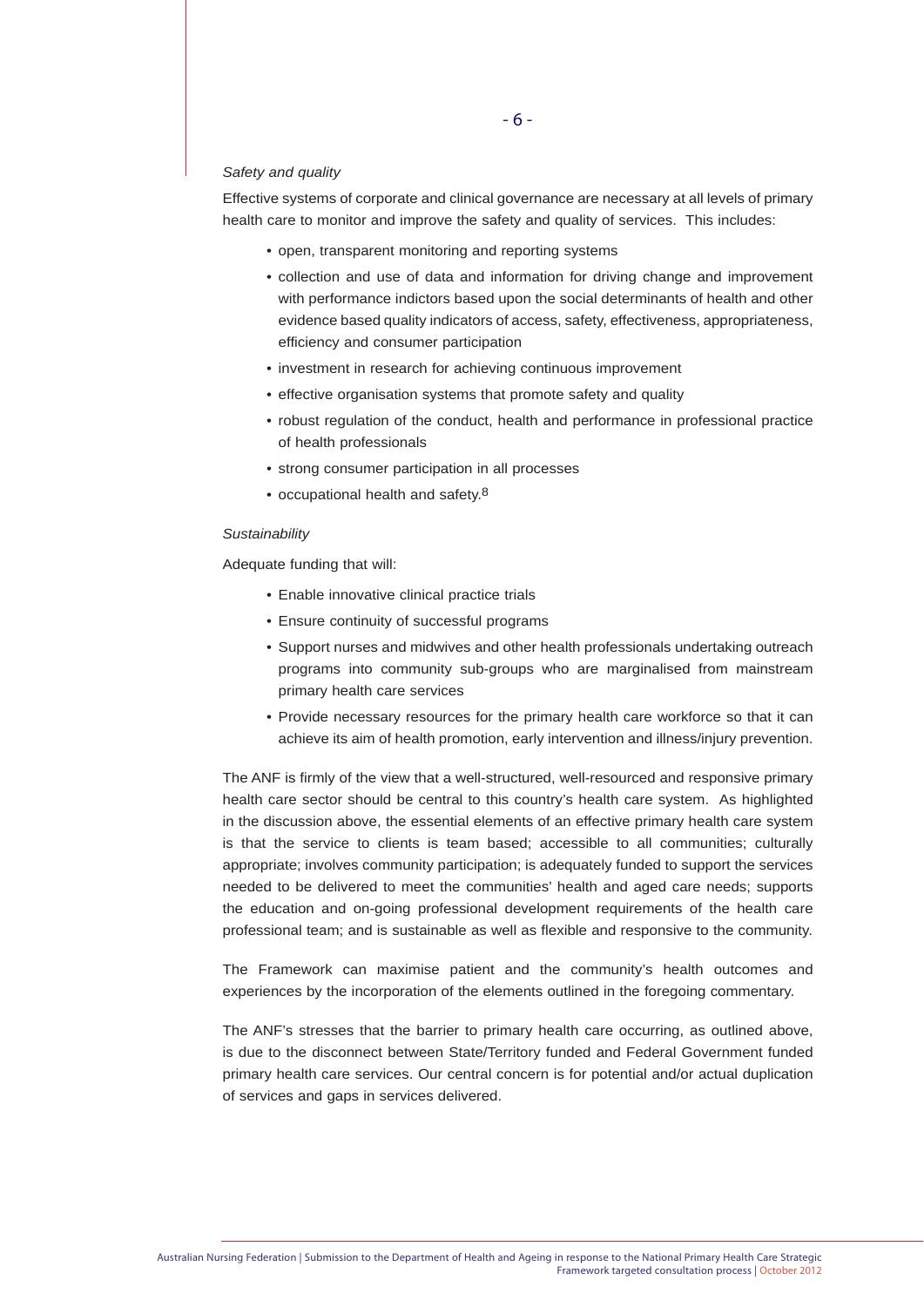# 3.3. How can governments strengthen partnerships with stakeholders to deliver the strategic outcomes discussed in the draft Framework document?

The future primary health care system, one which provides access to cost effective care and delivers the optimal health outcomes for the community, will depend on the successful establishment of collaborative relationships among all the health professions, and an increased emphasis on the delivery of care by multidisciplinary teams.

It will be important therefore that the Commonwealth and State/Territory Governments sustain the proposed new model of working in partnership, to integrate care across care settings, improve health outcomes, in order to deliver the strategic outcomes through strengthened partnerships with stakeholders.

The ANF has concerns about the significant issues related to Commonwealth and State/ Territory funding arrangements and agreements which create a gap between primary health care and tertiary (acute) care. Reliance on the Medicare Benefits Schedule (MBS) and Pharmaceutical Benefits Scheme (PBS) fee for service model, and lack of recurrent funding in this model, means there will be few funds available for health professionals other than a GP (to whom funds are distributed via the MBS). Unless there is a funding mechanism to support multidisciplinary teams to provide expertise in their clinical speciality, the situation will be created in which health professionals will compete with one another in a fee-for-service environment with no incentive to collaborate, or where doctors will be the only members of the team.

Nurses and midwives are currently playing a significant role in primary health care in this country. However, their roles are largely unrecognised and underutilised. There are immense opportunities to enhance primary health care by supporting the integration of these current roles, often undertaken in isolation, by nurses and midwives (for example, in State/Territory funded maternal and child health, schools, mental health, sexual health, and occupational health and safety) into comprehensive primary health care hubs and e-health initiatives. This requires a funding system to facilitate the full scope of that expertise.

Providing a blended payment system (mixing fee for service, pre-payment and pay for performance with salaried arrangements, [Section 1.6, p.14]) in primary health care to facilitate team based care is supported by the ANF as a means to achieve this integrated model and optimal health outcomes. Furthermore, the ANF maintains that the key to providing better access for the community to primary health care services is the development of funding models in which the funding maximises services directly to the consumer (the funding follows the person) and not solely to the provider (as in the current fee for service model).

Governments, both Commonwealth and State/Territory, are encouraged to strengthen the partnerships with all the stakeholders to deliver the strategic outcomes. The ANF maintains that planning for primary health care services at the local level through Medicare Locals and the Local Hospital Networks, must involve collaborative relationships with all stakeholders – all health care professionals, managers, community members, carers and volunteers, voluntary service representatives, and local councils.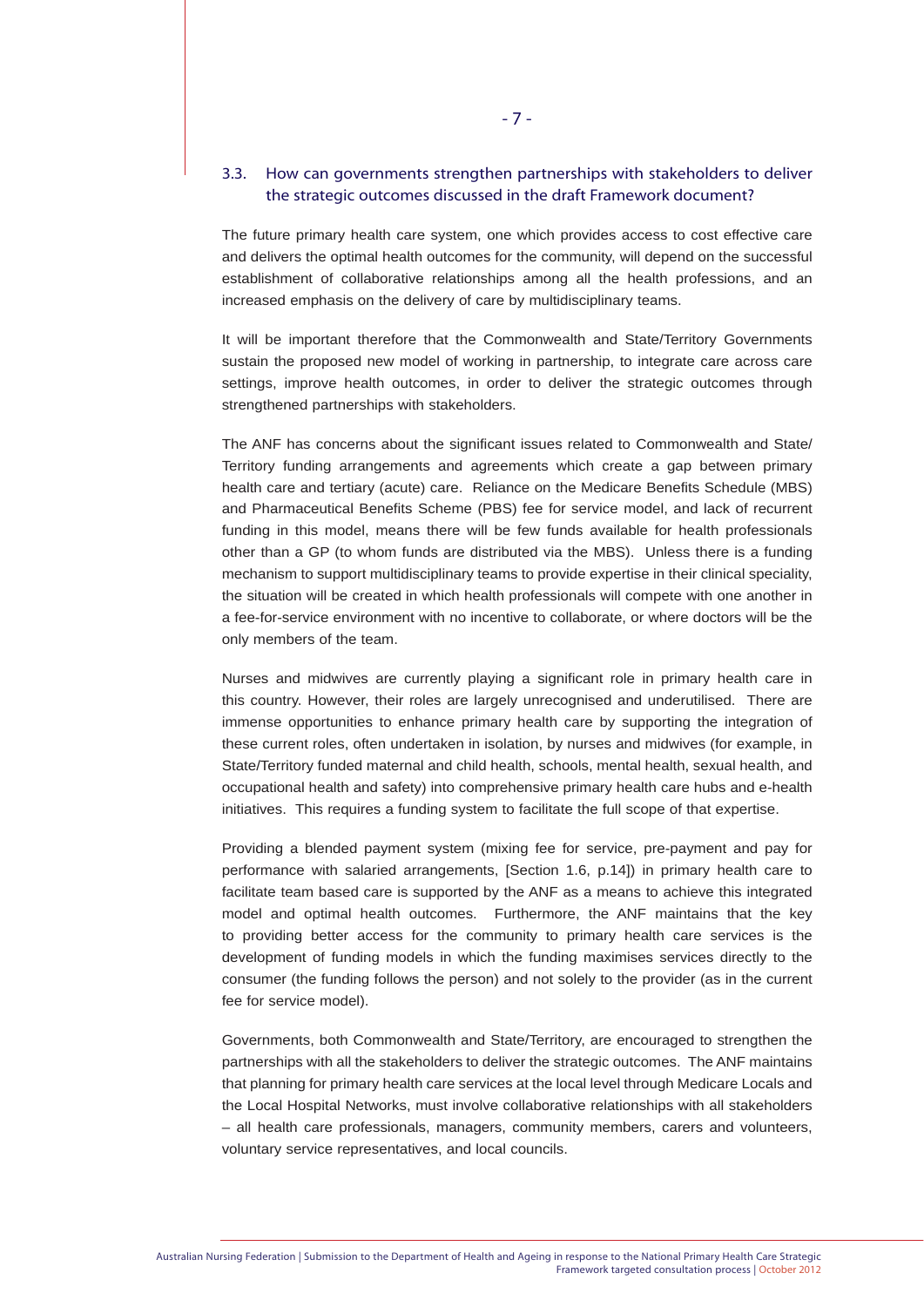Further, that 'primary health care' services, as defined earlier in this paper, will only be achieved when Medicare Locals have a more inclusive governance and operation than is evident at present. This strategy of consultation and partnership will ensure that the responsibility level is close to the centre of operation of primary health care services. The resulting collaboration will increase the transparency of accountability to the community and better meet the needs of the community in all geographical areas (metropolitan, regional, rural and remote) and across all population groups, (especially those currently marginalised from, and under-served by, mainstream health services - such as homeless or Indigenous peoples).

# 3.4. a) When considering implementation of the Framework, what relevant activities are stakeholders delivering that governments could learn from

There are many examples across the country of models of care which could be replicated on a broader scale, to effect safe patient health care. These models of care provide efficiencies both by utilising the most appropriate health care professionals, and, by engaging with the community to ascertain the most appropriate solution to health outcomes.

Models which the ANF supports are highlighted below as demonstrated exemplars of care models which utilise the available workforce to provide comprehensive primary health care in communities. The following examples fit well with the international Treaty of Alma Ata definition of primary health care which places health in the broader social context.

# Occupational health nurses

There is currently a model which is funded by the Federal Government to take multidisciplinary teams of health professionals into workplaces to provide easy access for workers to a health assessment. This is particularly pertinent in a society which is exhibiting high levels of diabetes mellitus type 2, cardiac conditions and obesity. Occupational health nurses provide for and deliver health and safety programs and services to employees, employers and community groups. This area of nursing practice focuses on promotion and restoration of health, prevention of illness and injury and protection from work related and environmental hazards. These nurses have an integral role in facilitating and promoting an organisation's on-site occupational health program. Their scope of practice includes disease management, environmental health, emergency preparedness and disaster planning - in response to natural, technological and human hazards to work and community environments.

Occupational health nurses provide specialist health and safety advice and administer injury management, first aid and emergency preparedness programs; as well as develop and provide health education programs, such as exercise and fitness, nutrition and weight control, stress management, smoking cessation, assistance with return to work programs of injured or ill employees, breast and testicular self-examination, management of chronic illnesses and effective use of health services. Currently these nurses are primarily employed in large businesses. The ANF considers that the services of occupational health nurses need to be available across the whole spectrum of workplaces to really impact the health of the community. In the case of small business enterprises, a group of businesses could band together to share this cost or have the service available on a consultancy basis.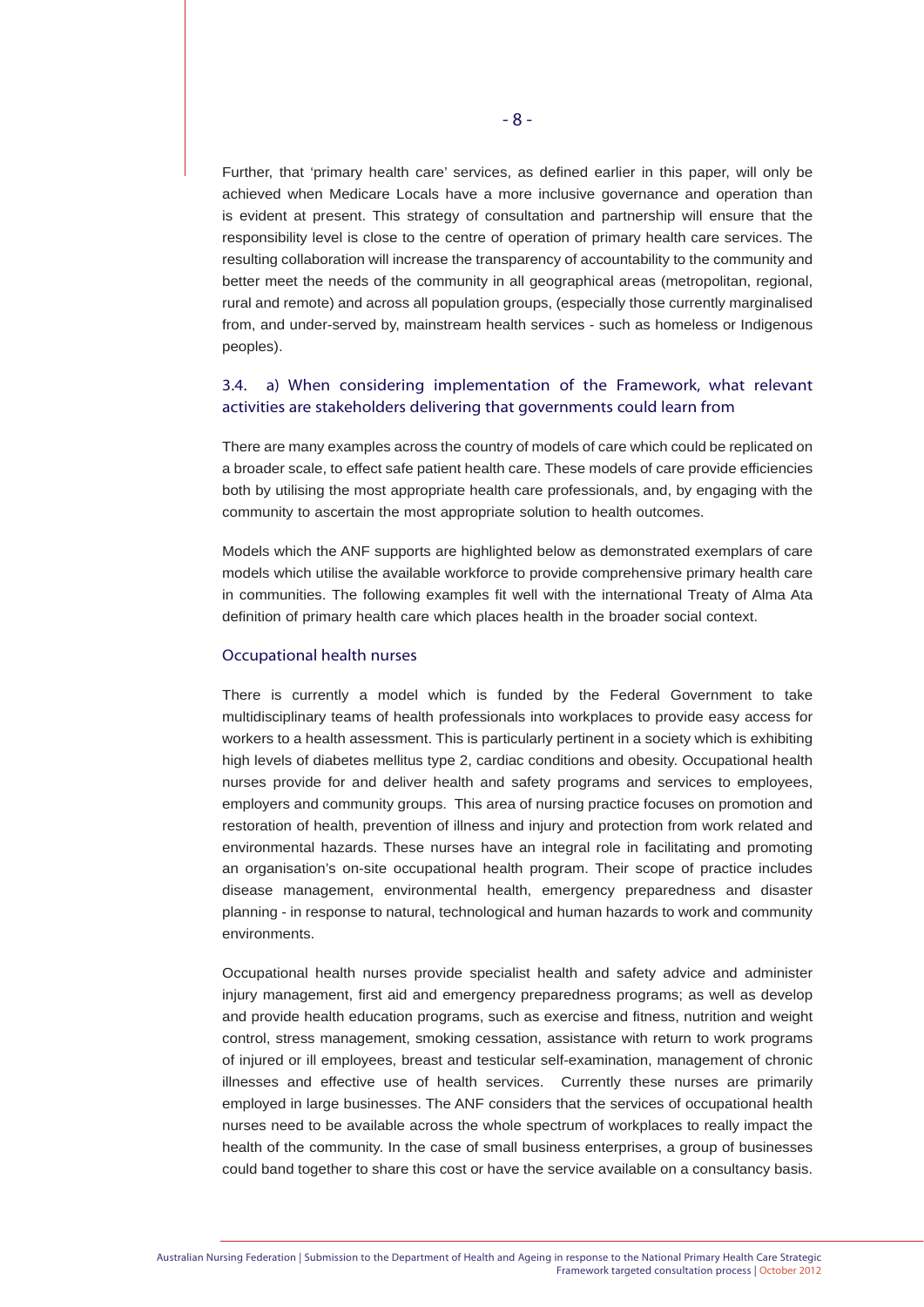#### School Nurses

School nurses work in both primary and secondary education facilities. Currently they are primarily employed in the private sector. The ANF argues that they play a vital role in primary health care and positions should be funded within the public school sector across the country.

Primary school nurses provide a primary health care service to primary school aged children (5-12 years of age) and their families. Primary health care services encompass a range of services directed towards health promotion and information, early identification and early intervention for identified health concerns. School nurses engage in clinical care, health counselling, health promotion, school community development activities, networking/ resource and referral and general health centre management. They provide specific health surveillance activities for children at school entry as well as health assessments for all school entrants, and for any students referred by a parent or teacher. In addition to vision screening and hearing testing, health promotion and education activities such as immunisation, safety and injury prevention, nutrition, positive parenting and asthma management are undertaken as group sessions through daily contact with students, teachers or parents.9

The following example is of a school nurse who provides a primary health care service in a suburban Melbourne primary school. With specific reference to patient safety activities this nurse has written submissions and received state government funding grants for: better hand washing equipment in the bathrooms for students and teachers; padding for schoolyard posts (basketball, netball and football) after gathering statistical data on the number of injuries caused by these hazards; provided education and support to the whole of the school community; and written a weekly column in the school newsletter dealing with different topics from how to clean your asthma spacer, to cough and sneeze etiquette and healthy eating. There has been overwhelming support for this primary health care nursing role, a role that continues to evolve through consultation with the students, the teachers and the parents.

Secondary school nurses have a key role in reducing negative health outcomes and risk taking behaviours among young people including drug and alcohol abuse, sexual behaviour, smoking, eating disorders, obesity, depression, suicide and injuries. The role specifically encompasses: individual health counselling; health promotion and planning; school community development activities; small group work focusing on health related discussion and information; and a resource and referral service to assist young people in making healthy life style choices. They play a major role in health promotion and primary prevention.

Recently the ANF launched National School Nursing Professional Practice Standards which emphasise the significant and comprehensive primary health care role which school nurses can, and do, undertake. This seminal document is available at: http://anf.org.au/pages/ school-nursing-standards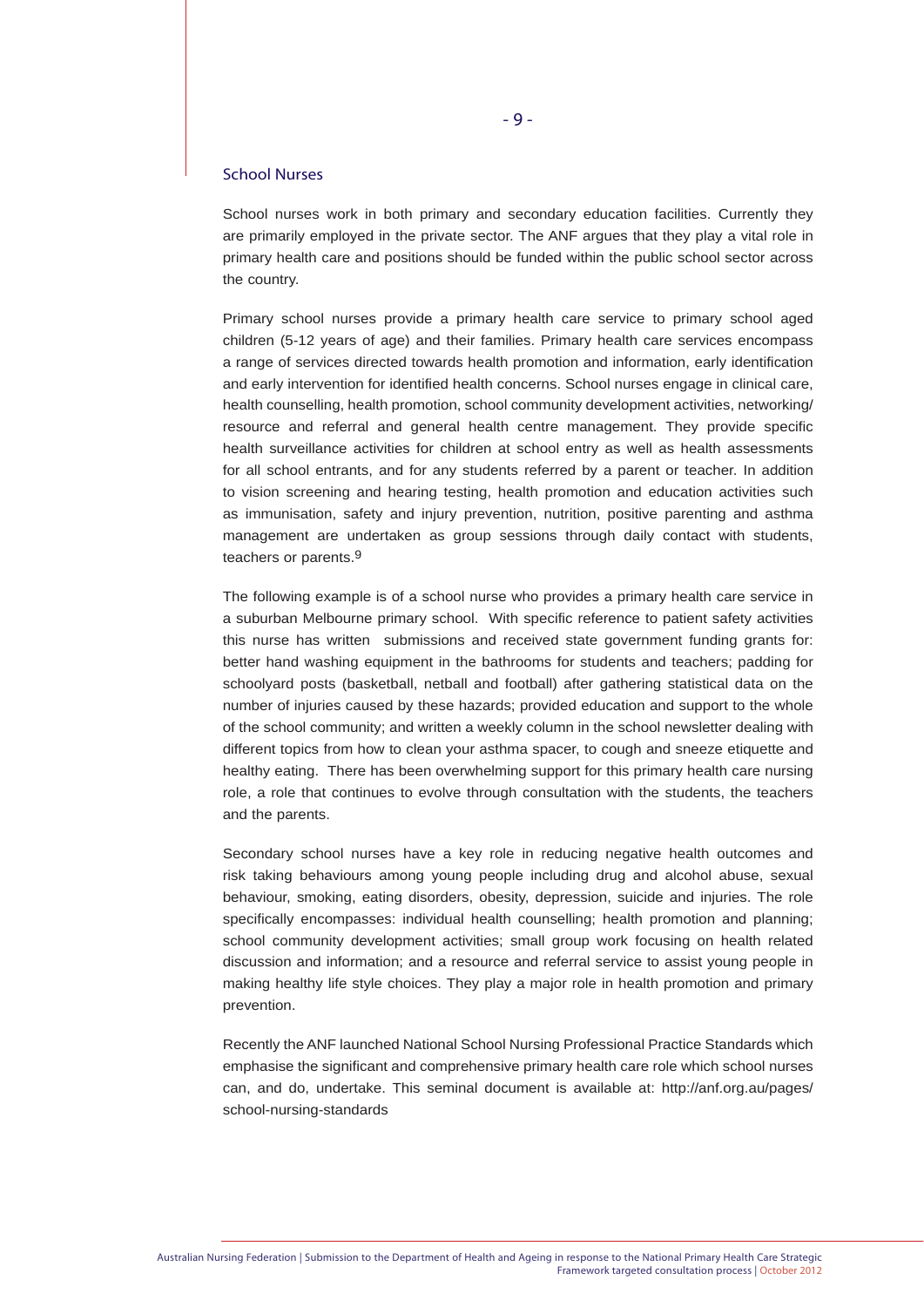#### Maternal and child health nurses

Maternal and child health nurses are another group who undertake a critical primary health care role, but are grossly underutilised across all jurisdictions. These health professionals are registered nurses, and in many instances midwives, with additional qualifications in Maternal and Child Health and Community Health. They offer a range of services in their practice through individual consultations, home visits and group meetings; provide health education to families to promote health and wellbeing and prevent illness; offer support and guidance to families while developing parenting skills; assess child growth, development and behaviour at key ages and stages; guide and inform families in relation to family health, breastfeeding, immunisations, nutrition, accident prevention and child behaviour; and provide access to information on maternal, child and family health services. There are estimated to be around 4,700 nurses working in the area of family, maternal and child health, with the majority of these being employed in New South Wales, Victoria and Queensland.10

#### General practice nurses

These registered and enrolled nurses are employed by, or otherwise retained by, a General Practice. General practice nurses work in collaboration with general practitioners, providing a range of primary care and primary health care services, including chronic disease management, population health activities, health assessments such as the Healthy Kids Check, administer and provide advice about immunisations, identify and provide education with regard to risk factors for chronic illness, provide health education, and monitor the effectiveness of education and other strategies.

# Bush Nursing

A small town in rural Victoria, Walwa, developed a model of primary health care delivery for its community that relies heavily on nurse-led services. This service is built around a small health care workforce which includes a nurse practitioner, and four nursing colleagues who together conduct a nurse-run emergency facility, and a visiting General Practitioner. The major features of their Bush Nursing Centre are a community centre, used for training, meetings and functions; a gym for public use and nurse-run programs; a community vegetable garden; nursing and management offices that coordinate various allied health services, community services and health education programs; and nurses accommodation (a nurse stays overnight for on-call emergency work.) Importantly the Centre is like a hub within the community in that nurses go out into the community to visit elderly people, and the primary school children come to the centre to learn healthy cooking and exercise, as well as using the facility for concerts. Initially the community raised funds toward the Centres establishment. Now while funding is from state and federal government, the whole community works to ensure that existing programs and new initiatives are aimed at sustaining the Bush Nursing Centre, the medical practice and the community.<sup>11</sup>

The foregoing examples highlight primary health care undertaken by nurses and midwives to improve the health status of their communities. All these nurses and midwives are involved in collaboration with other health professionals as they deliver care which supports the individual client to be involved their own care. They also ensure that the recipients of their care have access to information and the education required to effect a positive and sustainable outcome for their health status.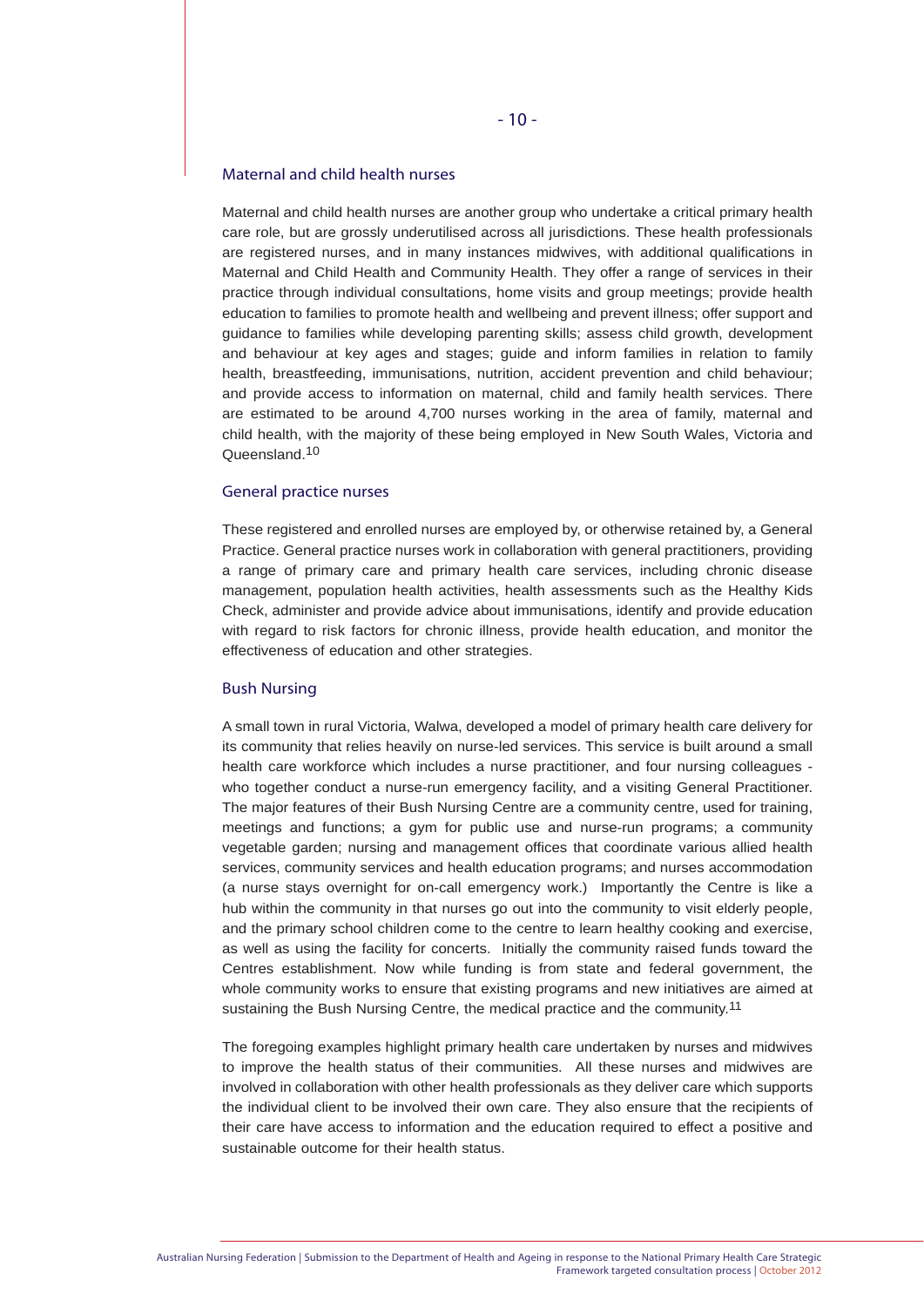#### Mental Health Nurses

ANF members working in mental health report that clients accessing mental health care under the Mental Health Nurse Incentive Program (MHNIP) are provided a range of services that benefit clients, families and the broader community. The mental health care provision is comprehensive and assists clients to remain in the community reducing the need for hospital admission. The breadth of care includes gaining a better understanding of their illness and developing skills to recognise and self-manage responses to symptoms, educate families about mental health illness, improve clients overall health and well-being and support the principles of social inclusion and integration within the community.

Importantly the MHNIP focusses on, and significantly assists clients in, their recovery from mental health illness. This provides a unique opportunity for nurses to therapeutically engage with people and fully utilise their mental health nursing skills, incorporating the role of coordination of clinical care. Our members who have been employed under funding from the MHNIP report its success; and their keenness to continue working in a primary health care environment in collaboration with medical professionals and clients.

However, there are employment conditions which have been imposed that the ANF does not support. That is, that in order to access the MHNIP funding, the mental health nurse must undergo a credentialling process. This is in addition to obtaining a postgraduate qualification in mental health. The ANF contends that credentialling of a nurse who already holds an appropriate qualification that enables them to work in an area of practice, is an unnecessary step, that in turn impacts on availability of workforce.

Recent funding changes involving the MHNIP mean that the services of mental health nurses are now compromised. The ANF supports a funding mechanism which enables mental health nurses (who have completed a post graduate mental health nursing program of study offered by university) to fully utilise their scope of practice so that they can deliver timely primary health care within all communities.

# 3.5. b) When considering implementation of the Framework, do you have any new or innovative ideas that could be incorporated?

- Primary health care clinics to be established by Nurse Practitioners. A nurse-led clinic model was commenced in Canberra in 2008. The Canberra community has endorsed this model of primary health care which could be replicated in all states and territories.
- Nurse Practitioner led clinics to improve the health outcomes of Aboriginal and Torres Strait Islander peoples' mental health, and, chronic disease management. In addition, the use of Nurse Practitioners in aged care settings in residential aged care or the community, can be invaluable to maintaining the health of our elderly and prevent unnecessary hospitalisation.
- Models of women-centred care and midwifery-led models of care have been successfully implemented in many settings and should be incorporated into primary health care services across the country to improve the health of women of child bearing ages and birthing women.
- Investment in research to provide a strong evidence base for innovative and varying models of primary health care.
- Inter-disciplinary research into innovative models of care to promote collegiality and recognise imperatives for team based primary health care.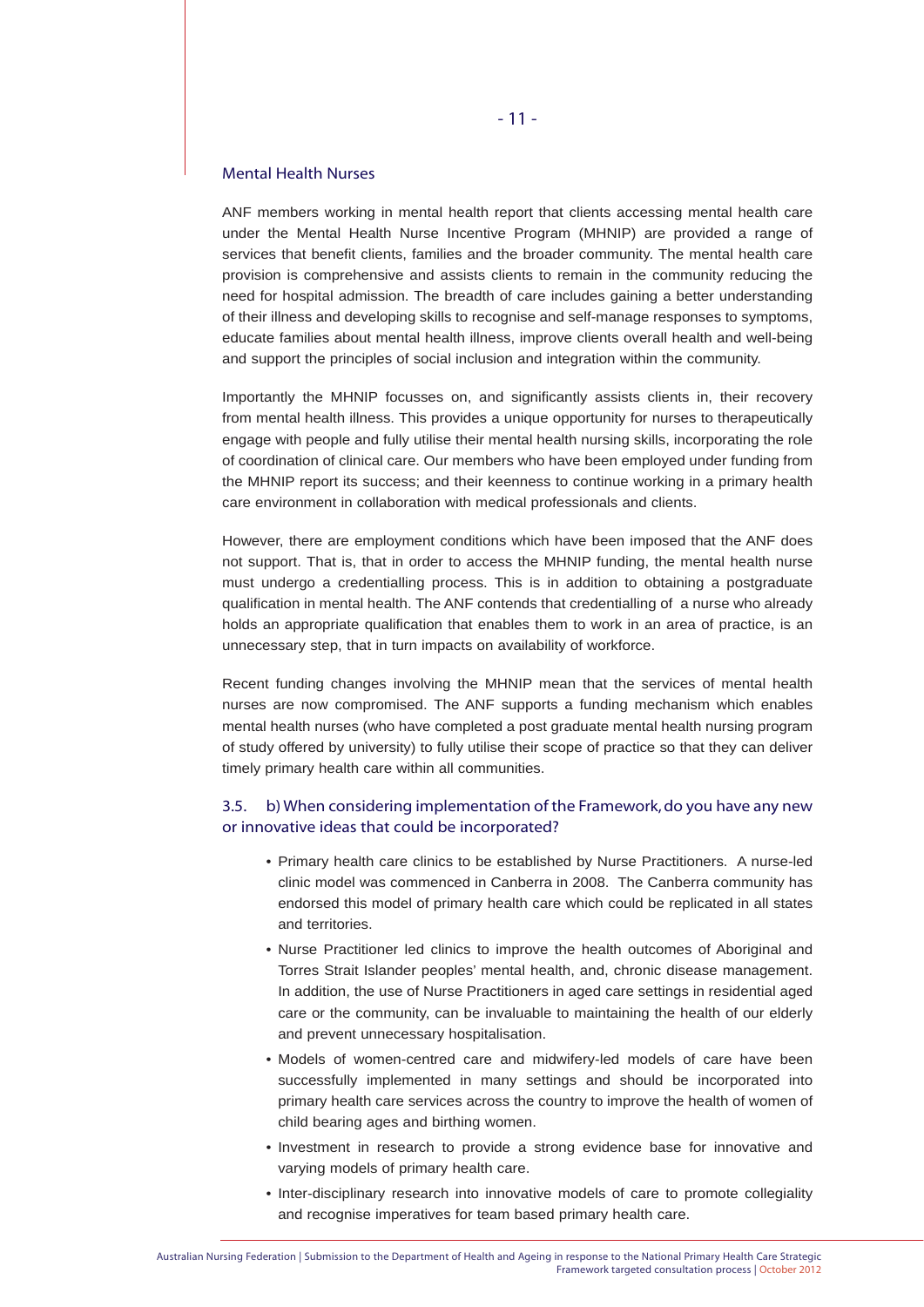# 4. Other Comments

# **Introduction (1st para, p. 6)**

The first (primary) layer of services encountered in health care should also include midwives.

#### **Strategic Outcome 1 (p.12) Potential action 1.1**

In addition to consumers and providers, joint planning should also include engagement and input from health professionals at the local level.

# **Potential action 1.3 (p.12)**

Care coordination does not need to be 'innovative'. It does, however, need to be undertaken by those who understand the health care system. Nurses are, more often than not, the best placed to coordinate care, such as complex chronic conditions.

This section should refer to the primary health care team, not just the GP.

#### **Potential action 1.4 (p.13)**

In addition to GP Super Clinics, reference should be made here to nurse-led walk-in clinics.

#### **Potential action 1.6 (p.14)**

A blended payment system is a far better funding model to support the important role of nurses and allied health professionals in the provision of coordinated interprofessional care for those with chronic disease. Telehealth technology has immense further potential if used to connect the person receiving care with all members of their health care team, not just to connect the general practice team with specialists.

## **Strategic Outcome 2 (p.15) Potential action 2.1**

General practice (not GPs) is predominantly the first clinical point of call in the health system when people are sick. To reinforce a point made earlier in this paper, the "role of the GP as a gatekeeper to the broader health system" is a very out dated view and inconsistent with the interprofessional team based approach of primary health care. Interprofessional, not GP, care is primary health care. Team based care delivery models should not be focussed on patient centred 'medical' homes but rather patient centred 'health care' homes. The focus should be on health and wellbeing, prevention and health promotion. One of the outcomes of the patient centred health care homes should be better relationships with the primary health care team, not just the doctor.

# **Potential action 2.3 (p.16)**

There is a far greater need for significantly increasing the supply of nurses and midwives across Australia than for GPs. Reference to 'top of scope of practice' throughout this section is concerning. This infers that the role of health professionals delivering holistic patient care can somehow be deconstructed to allow for the introduction of lesser or unqualified workers to provide components of care. Unless care is coordinated and provided under a professional practice framework, the risk of fragmentation remains, and safety and quality of care is compromised. There is no evidence to support the roles of unregulated medical/ physician assistants in Australia when we have the already established roles of: nurse practitioner, eligible midwives, registered and enrolled nurses and registered midwives. These qualified nurses and midwives are regulated and are already providing the care that it is purported these 'doctors assistants' would be undertaking. Further assistance should be given to growing and supporting the existing nursing and midwifery workforce rather than attempting to introduce new unregulated worker roles.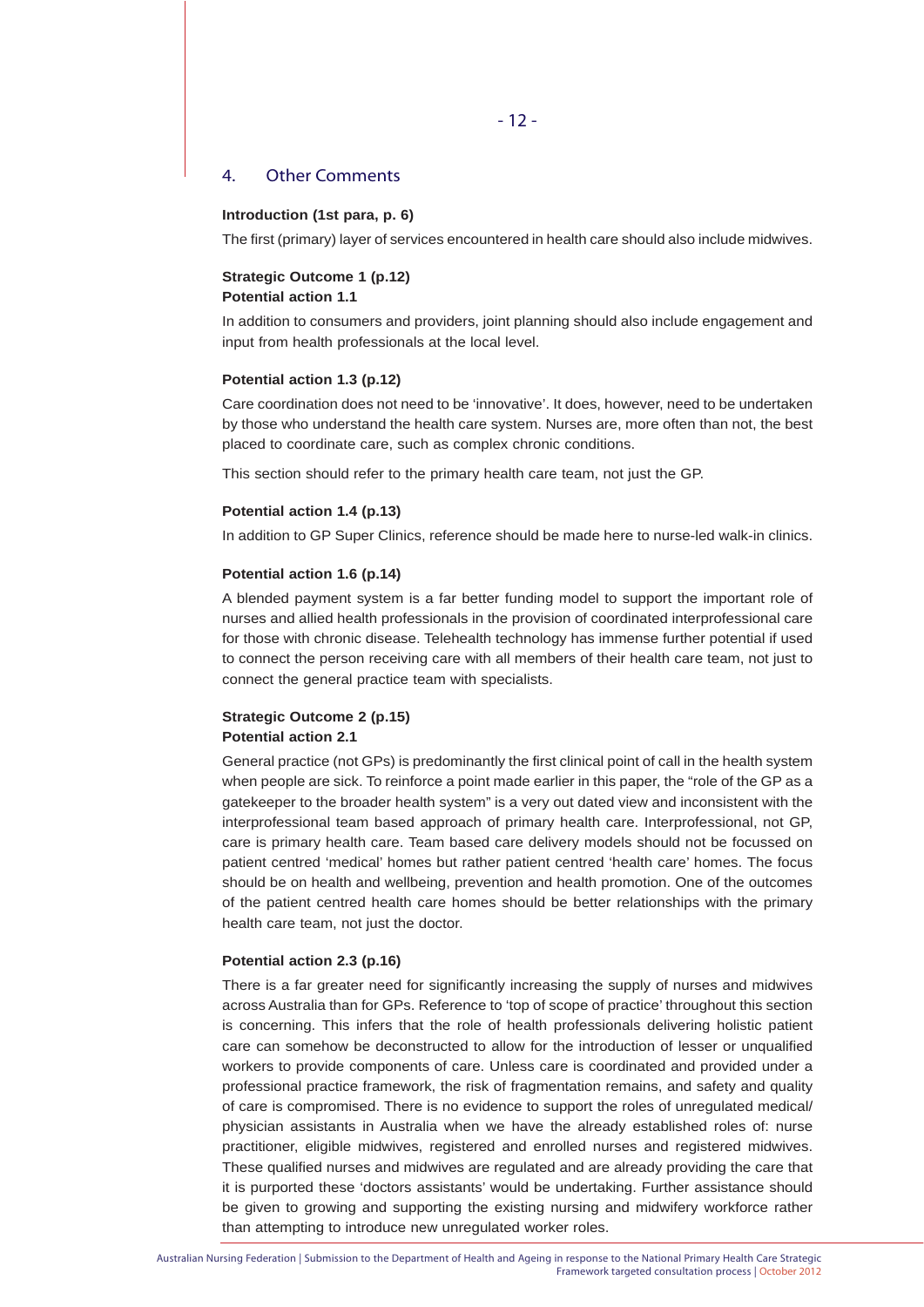#### **Potential action 2.5 (p.17)**

Nurses and midwives, as the largest component of the health workforce, are the key to the success of e-health and telehealth technologies in Australia. The Personally Controlled Electronic Health Record (PCEHR) will not be widely and effectively used without their involvement and support to drive uptake.

#### **Strategic Outcome 3 (p.18)**

# **Potential action 3.2**

The ANF stresses the inclusion of the important role of nurses and midwives in primary health care roles, both federally funded in general practice and state/territory funded in community, schools, maternal and child health centres, in contributing to improved health literacy, prevention and health promotion. Joint plans to connect these primary health care roles are essential to avoid both potential and actual duplication of services and gaps in service provision.

#### **Strategic Outcome 4 (p.20)**

#### **Potential action 4.2**

Along with the Commission, the National Lead Clinicians Group, primary health care providers and consumers, Governments should also be working with the health professionals themselves and their professional associations, to promote uptake of the Commission's primary health care standards.

# 5. Conclusion

The ANF welcomes the invitation to provide comment to the Australian Government Department of Health and Ageing as part of the targeted consultation process on the draft National Primary Health Care Strategic Framework. Professional Officers from our State/ Territory Branches have also participated in face-to-face consultation sessions and/or provision of written submissions within their jurisdictions.

The ANF was a strong supporter of the development of a National Primary Health Care Strategy, to place primary health care firmly on the agenda for Australian Government reform. We continue to take the view that positioning primary health care at the centre of health policy in Australia will result in significant improvement in health for all individuals in our communities, across their lifespan.

We look forward to learning the outcome of the consultation process and to continuing to work with the Government to implement services which deliver timely, accessible and affordable primary health care by a range of qualified health professionals.